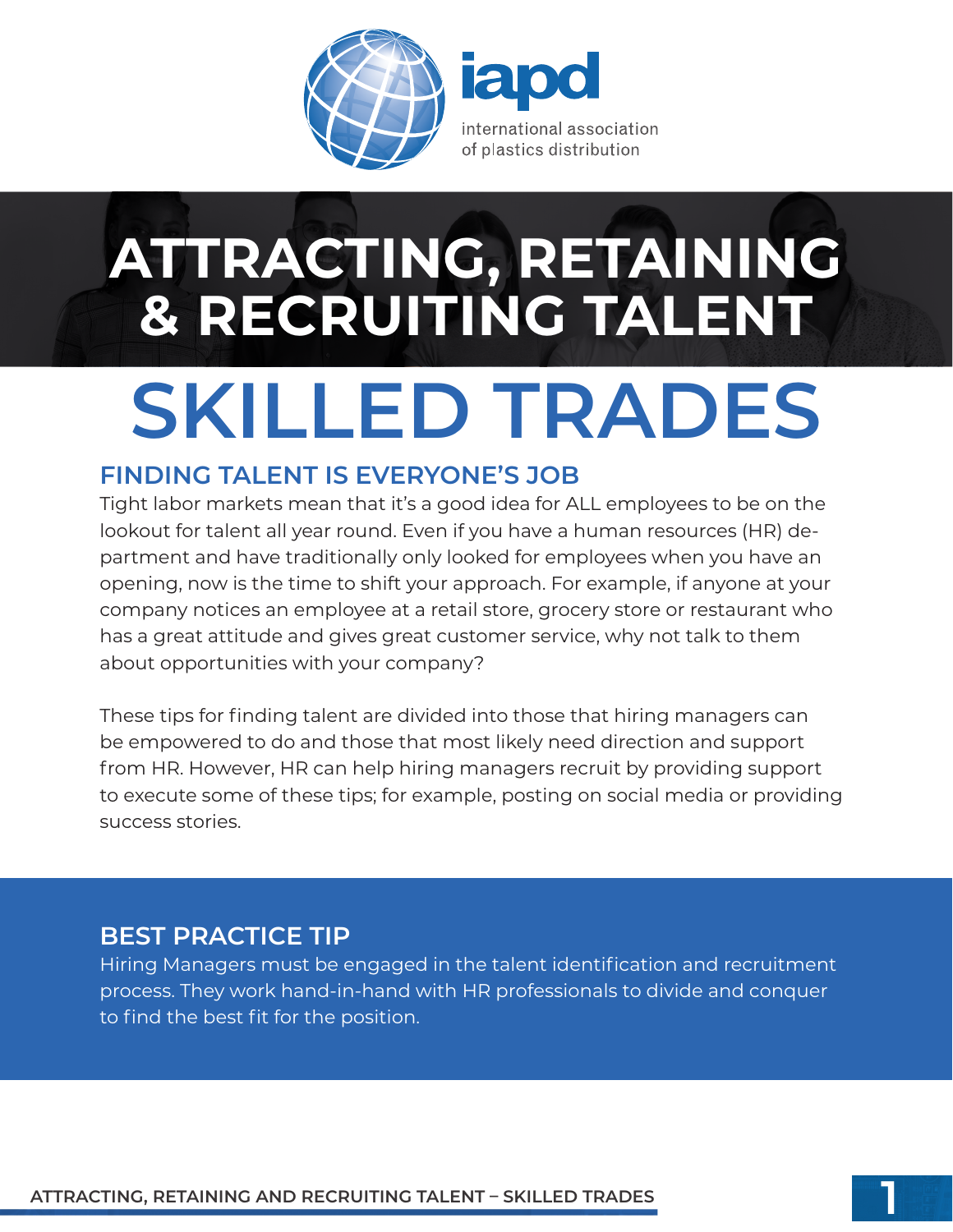### **HIRING MANAGERS CAN USE THESE TIPS TO HELP FIND SKILLED TRADES EMPLOYEES:**

| Post jobs on Facebook, including local neighborhood Facebook groups. |  |  |
|----------------------------------------------------------------------|--|--|
|                                                                      |  |  |

 $\vert \ \vert$  Post jobs on community social media apps such as Nextdoor.

Encourage current employees to post honest reviews about your company on websites such as GlassDoor.

 $\Box$  If you have a referral bonus program, remind your employees that they are eligible for a referral bonus if they recommend a candidate that ultimately gets hired.

 $\Box$  Build relationships with local high schools, technical colleges and universities. Have representatives from your company speak on Career Days and exhibit at job fairs. See if their robotics teams, theater departments or other relevant student groups need materials that you can donate and help provide your expertise with their projects.

Offer internship and/or apprenticeship programs so local students get to know your company and the industry while they are still in school. Be sure to pay them an appropriate hourly rate!

Build awareness about your company through community involvement: highway cleanups, sponsoring youth sports teams, support to non-profits, etc.

Show the benefits of working at your company versus others that might have better name recognition; for example, employees are treated as team members, not numbers, promote your safety record, etc.

 $\Box$  Show potential candidates the interesting applications that your materials are made into; this helps the candidate appreciate that they will be part of something meaningful.

 $\Box$  Share the employee success stories you have in your operations. Did your company president start on the warehouse floor? What was the promotional path for the plant manager?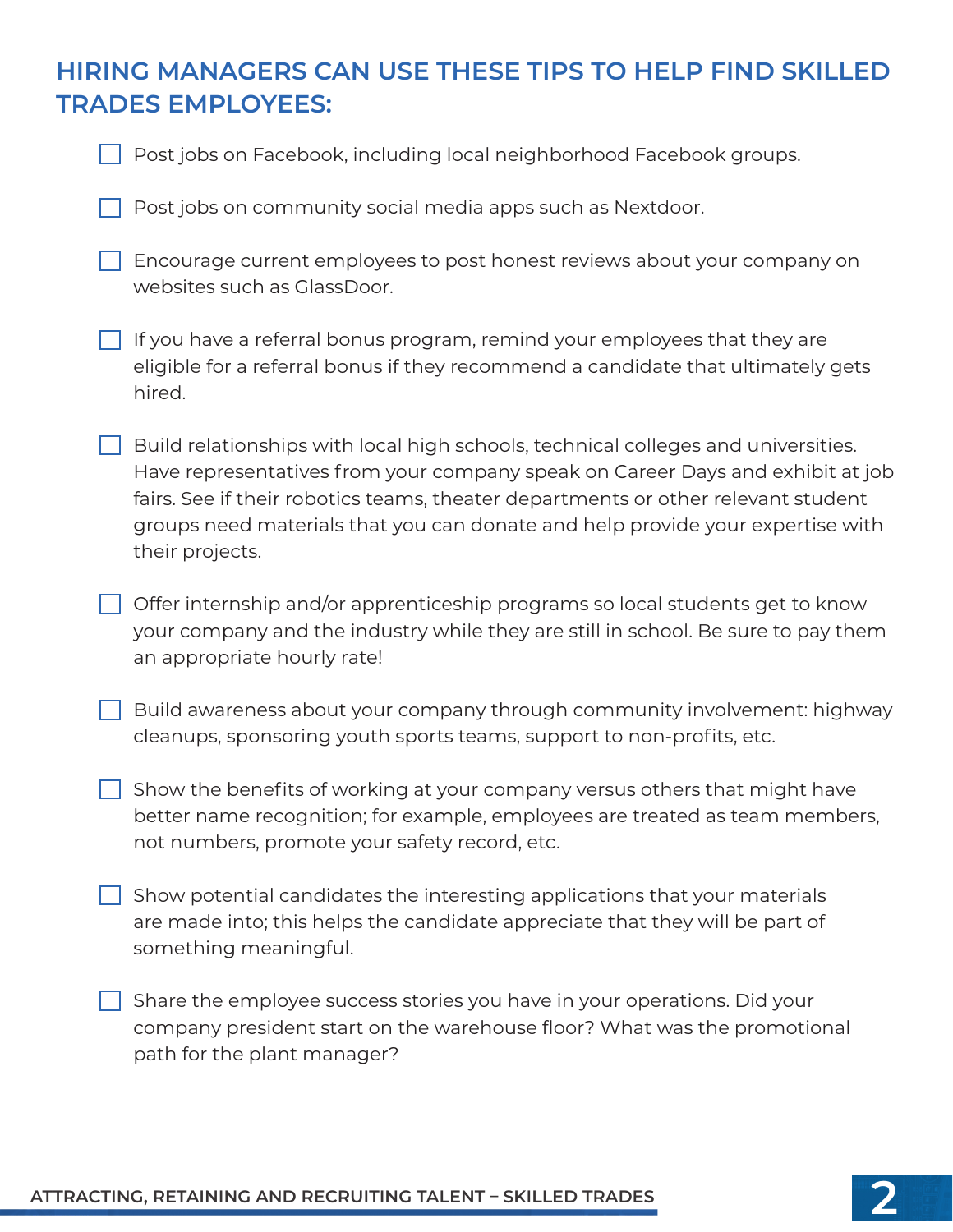## **YOUR HR DEPARTMENT CAN USE THESE TIPS TO HELP FIND SKILLED TRADES EMPLOYEES:**

 $\Box$  Engage the services of temporary-to-permanent employment agencies. Emphasize that the position will lead to a permanent role, which is more desirable.

- Be aware of the hire-to-start date interval for temporary employees; many want to start right away and will not be available after several days of no work. Temporary employees typically start the next day.
- Be transparent with temporary employees that you wish to hire; begin the process prior to the end of their contract. Treat them like full-time employees from the day they start. If they feel like they're part of the team, they will be more likely to stay.
- Do not call temporary employees "temps"; "contractor" is preferred.
- Engage in paid social media campaigns on the platforms that your candidates are most likely to use. Many of these campaigns are pay-per-click and provide excellent analytics.
- Work with your local Chambers of Commerce.
- $\Box$  Offer referral bonuses to current employees who recommend new hires.
- $\Box$  Consider whether you are willing to hire people based on attitude and values rather than experience; can you focus on potential, rather than background?
	- Do they fit your culture? Can they be trained for the position?
- $\Box$  Adapt your job postings to appeal to the audience you are trying to attract.
- $\Box$  When taking candidates through your operations, ask them if they can see themselves here. Do they feel like they are a good match? Remember, share with the new employee the only reason you want to backfill the position is if you've promoted the employee. Share the career advancement opportunities and stories in your company.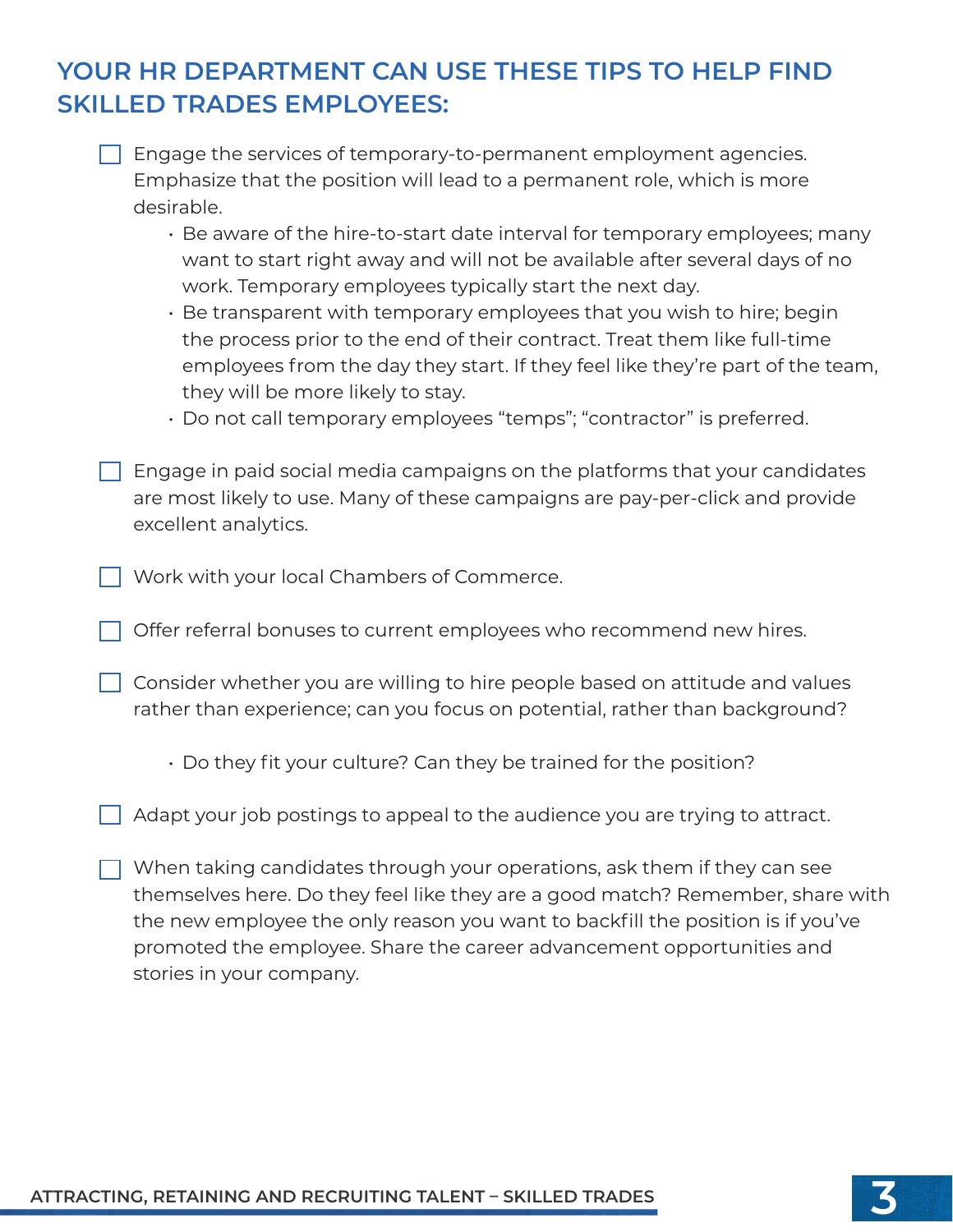# **HIRING PROCESS**

### **BEFORE YOU HIRE A CANDIDATE, CONSIDER:**

| Are you putting your best foot forward with regard to your facility? Is it a nice<br>place to work? What does the break room look like? Is the warehouse climate-<br>controlled? How do you stack up against the other employers in the area? |
|-----------------------------------------------------------------------------------------------------------------------------------------------------------------------------------------------------------------------------------------------|
| Is your company culture visible to potential employees? Do they see a well-run,<br>functional, safe work environment, or is their first impression negative?                                                                                  |
| Ensure that you have current data on wage rates for your roles in your geography.                                                                                                                                                             |
| Are you aware of the compensation, perks, schedules, etc. that other employers in<br>your area are offering candidates? How do yours stack up?                                                                                                |
| Offer sign-on bonuses.                                                                                                                                                                                                                        |
| If possible, adapt your shift hours to accommodate local day care centers and<br>schools, as many single parents are trying to juggle their jobs and childcare.                                                                               |
| Review your hiring process. Is it overly complicated? Can it be streamlined?                                                                                                                                                                  |
| Keep in mind that you might not be able to get multiple candidates for a job<br>opening. With the labor shortage, if you find a qualified candidate, hire them as<br>soon as possible.                                                        |
| Monitor the comments being made about your company on websites such as<br>GlassDoor. Be responsive to criticism.                                                                                                                              |

### **EXPERT TIP: MOVE WITH SPEED!**

In today's tight labor market, companies must re-think their timelines and hiring process and, when necessary, condense the time from initial inquiry to interview to offer. Good candidates will be hired by someone else if you wait too long. It's possible that the interview and the offer could happen in the same day.

Review your processes and ask: What is slowing you down? Where can you expedite? For example:

- Background checks is there another company with a faster turnaround? Consider having the start date before the results come in, but position is contingent on a clean background check.
- Internal approval process are there numerous layers of approval? Is it all necessary?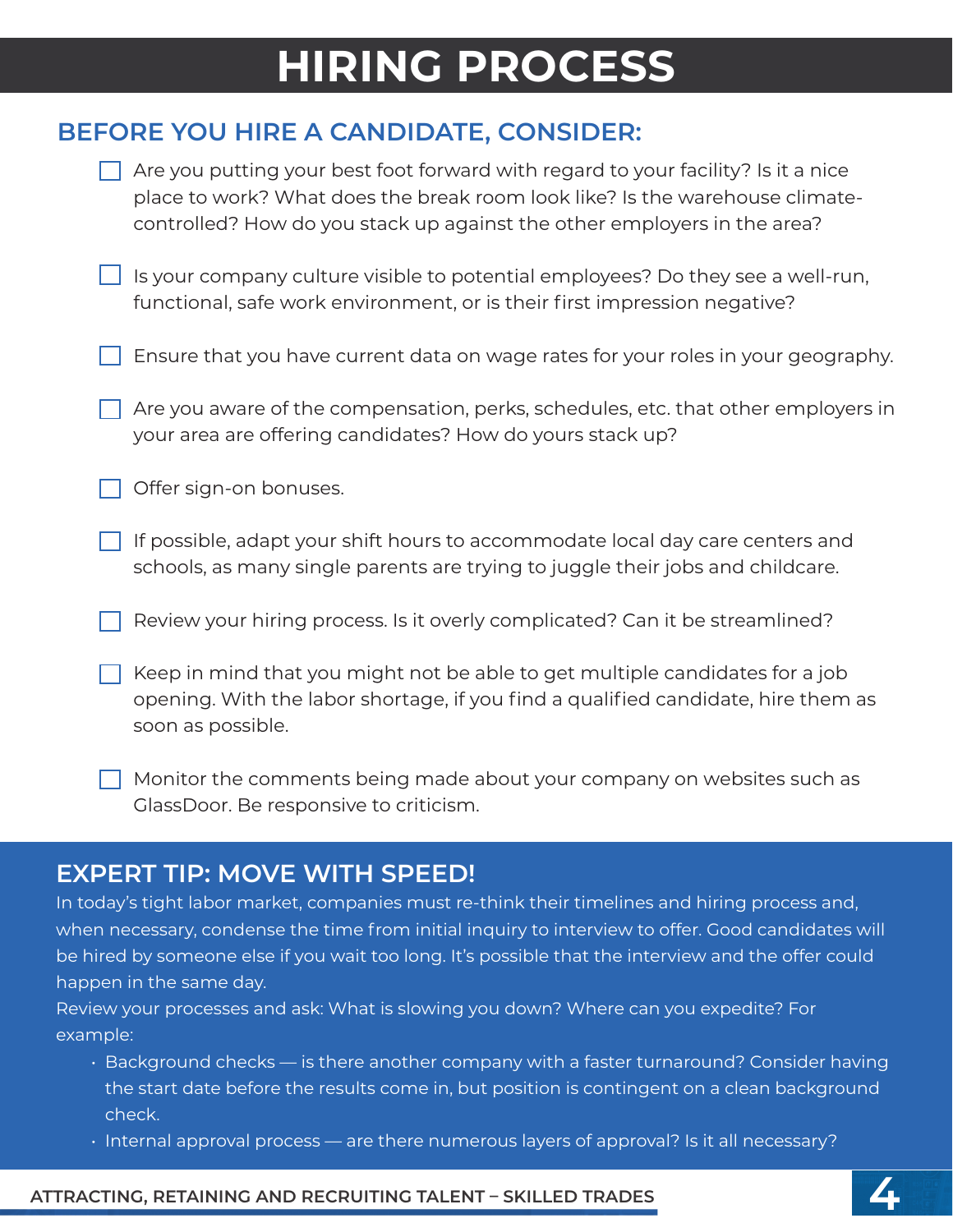### **RETENTION TIPS**

Some employees are hired right out of school and spend their working life with the same company. Others will move from company to company, staying a certain amount of time before leaving. While there is no way to guarantee that you can keep these employees for their entire career, there are things you can do to help keep them longer than they may have stayed otherwise: Monitor the comments being made about your company on websites such as GlassDoor. Be responsive to criticism.

- $\Box$  Re-evaluate the annual raises, cost of living increases and merit raise processes in your organization to ensure that you are at or above the current market (for hiring and retention). Make sure the new employees are not earning more than the existing employee base; make sure your existing employees don't feel left behind.
- If you offer a sign-on bonus, evaluate the speed at which you pay it out.
- Consider offering a profit-sharing program for non-commission employees.
- $\Box$  Consider offering benefits from the first day on the job, rather than after 90 days.
- $\Box$  Determine what flexibility in terms of schedule and location that you are able to provide for each role or team member.
- $\Box$  Check in with your employees after they start their jobs. Find out if things are working out for them. Especially if they are new to manufacturing or distribution, they may like to know that someone is there and cares.
- $\Box$  Create a training pathway so employees receive training for increasingly complex work and are compensated accordingly. Give them incremental goals and rewards.
- **Employees leave their managers, not their roles. Consider training the** managers in your company so that they have the skills needed to create a culture that makes their direct reports want to stay.
	- The younger generations need more frequent feedback/rewards/incentives than previous generations. Consider breaking down what used to be an annual reward into quarterly, monthly and weekly increments.